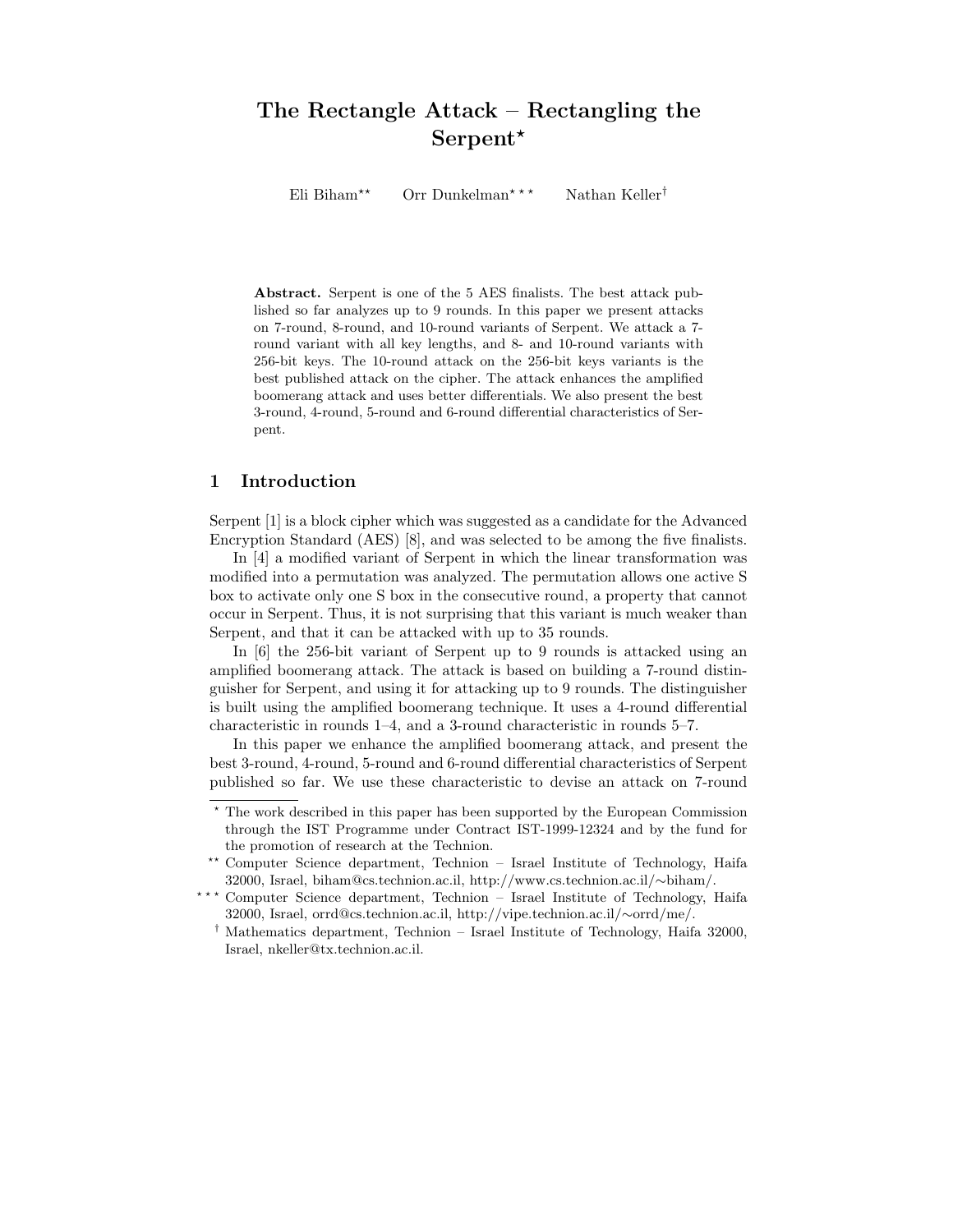Serpent with all key lengths, and an attack on 8-round Serpent with 256-bit keys. We also use these results to develop the best known distinguisher for 8 round Serpent by presenting a new cryptanalytic tool — the rectangle attack. This tool is then used to attack 10-round 256-bit key Serpent.

The paper is organized as follows: In Section 2 we give the description of Serpent. In Section 3 we present a differential attack on 7-round Serpent, and a differential attack on 8-round 256-bit key Serpent. In Section 4 we present the Rectangle Attack, and in Section 5 we describe the 8-round distinguisher and implement the attack on 10-round 256-bit key Serpent. Section 6 summarizes the paper. In the appendices we describe new 3-round, 4-round, 5-round and 6-round differential characteristics, which are the best known so far.

### 2 A Description of Serpent

Serpent [1] is a block cipher with block size of 128 bits and 0–256 bit keys. It is an SP-network, consisting of alternating layers of key mixing, S boxes and linear transformation. Serpent has an equivalent bitsliced description, which makes it very efficient.

The key scheduling algorithm of serpent accepts 256-bit keys. Shorter keys are padded by 1 followed by as many 0's needed to have a total length of 256 bits. The key is then used to derive 33 subkeys of 128 bits.

We use the notations of  $[1]$ . Each intermediate value of the round i is denoted by  $\hat{B}_i$  (which is a 128-bit value). The rounds are numbered from 0 to 31. Each  $\hat{B}_i$  is composed of four 32-bit words  $X_0, X_1, X_2, X_3$ .

Serpent has 32 rounds, and a set of eight 4-bit to 4-bit S boxes. Each round function  $R_i$  ( $i \in \{0, \ldots, 31\}$ ) uses a single S box 32 times in parallel. For example,  $R_0$  uses  $S_0$ , 32 copies of which are applied in parallel. Thus, the first copy of  $S_0$ takes bits 0 from  $X_0, X_1, X_2, X_3$  and returns the output to the same bits (0). This is implemented as a boolean expression of the 4 registers.

The set of eight S-boxes is used four times.  $S_0$  is used in round 0,  $S_1$  is used in round 1, etc. After using  $S_7$  in round 7 we use  $S_0$  again in round 8, then  $S_1$ in round 9, and so on. The last round is slightly different from the others: apply  $S_7$  on  $\hat{B}_{31} \oplus \hat{K}_{31}$ , and XOR the result with  $\hat{K}_{32}$  rather than applying the linear transformation.

The cipher may be formally described by the following equations:

$$
\hat{B}_0 := P
$$
  

$$
\hat{B}_{i+1} := R_i(\hat{B}_i)
$$
  

$$
C := \hat{B}_{32}
$$

where

$$
R_i(X) = LT(\hat{S}_i(X \oplus \hat{K}_i)) \qquad i = 0, ..., 30
$$
  

$$
R_i(X) = \hat{S}_i(X \oplus \hat{K}_i) \oplus \hat{K}_{32} \qquad i = 31
$$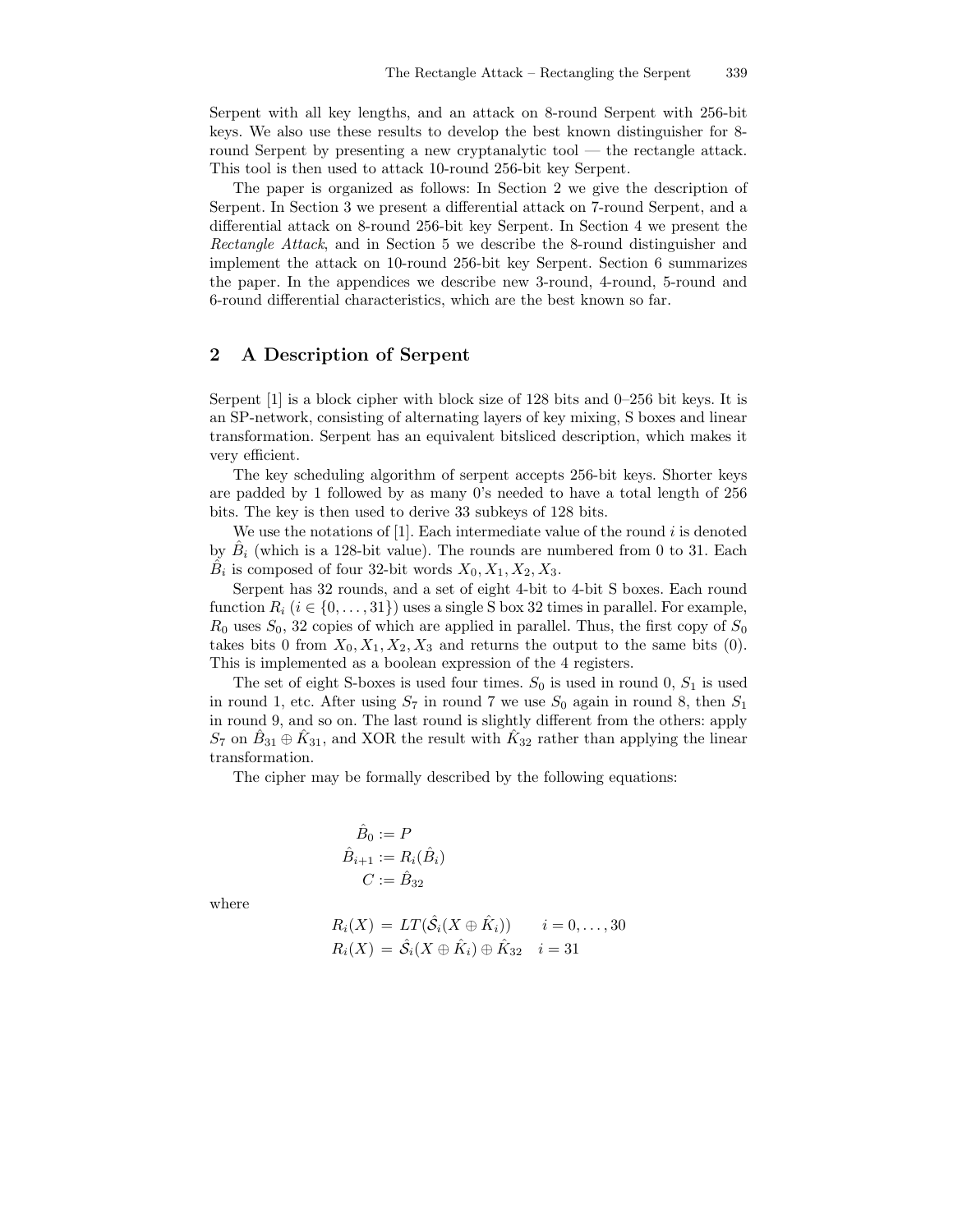where  $\hat{S}_i$  is the application of the S-box  $S_{i \text{ mod } 8}$  thirty two times in parallel, and LT is the linear transformation.

The linear transformation is as follows: The 32 bits in each of the output words are linearly mixed by

$$
X_0, X_1, X_2, X_3 := \hat{S}_i(\hat{B}_i \oplus \hat{K}_i)
$$
  
\n
$$
X_0 := X_0 \ll \ll 13
$$
  
\n
$$
X_2 := X_2 \ll \ll 3
$$
  
\n
$$
X_1 := X_1 \oplus X_0 \oplus X_2
$$
  
\n
$$
X_3 := X_3 \oplus X_2 \oplus (X_0 \ll 3)
$$
  
\n
$$
X_1 := X_1 \ll \ll 1
$$
  
\n
$$
X_3 := X_3 \ll \ll 7
$$
  
\n
$$
X_0 := X_0 \oplus X_1 \oplus X_3
$$
  
\n
$$
X_2 := X_2 \oplus X_3 \oplus (X_1 \ll 7)
$$
  
\n
$$
X_0 := X_0 \ll \ll 5
$$
  
\n
$$
X_2 := X_2 \ll \ll 22
$$
  
\n
$$
\hat{B}_{i+1} := X_0, X_1, X_2, X_3
$$

where  $<<$  denotes rotation, and  $<<$  denotes shift. In the last round, this linear transformation is replaced by an additional key mixing:  $B_{32} := S_7(B_{31} \oplus K_{31}) \oplus$  $K_{32}$ .

### 3 Differential Attack on 7- and 8-Round Serpent

In this section we present attacks on 7-round and 8-round Serpent from round 4 to round 10 (or round 11 in the 8-round variant), i.e., encryption starts with  $S_4$  and ends with  $S_2$  ( $S_3$  for the 8-round variant)<sup>1</sup>. In Appendix D a 6-round differential characteristic between round 4 and round 9 with probability  $2^{-93}$ is presented. In the rest of this paper we keep the round numbers as in the corresponding rounds of Serpent, i.e., from round 4 to round 10, rather than from round 0 to round 6.

We adopt the representation of the differential characteristics using figures as in [5], but add more data to the figures. The figures describe data blocks by rectangles of 4 rows and 32 columns. The rows are the bitsliced 32-bit words, and each column is the input to a different S box. The upper line represents  $X_0$ , the lower line represents  $X_3$ , and the rightmost column represents the least significant bits of the words. A thin arrow represents a probability of 1/8 for the specific S box (given the input difference, the output difference is achieved with probability  $1/8$ , and a fat arrow stands for probability  $1/4$ . If there is a

<sup>1</sup> Attacks starting from other rounds do not necessarily have the same complexities since the S boxes used in the various rounds are different.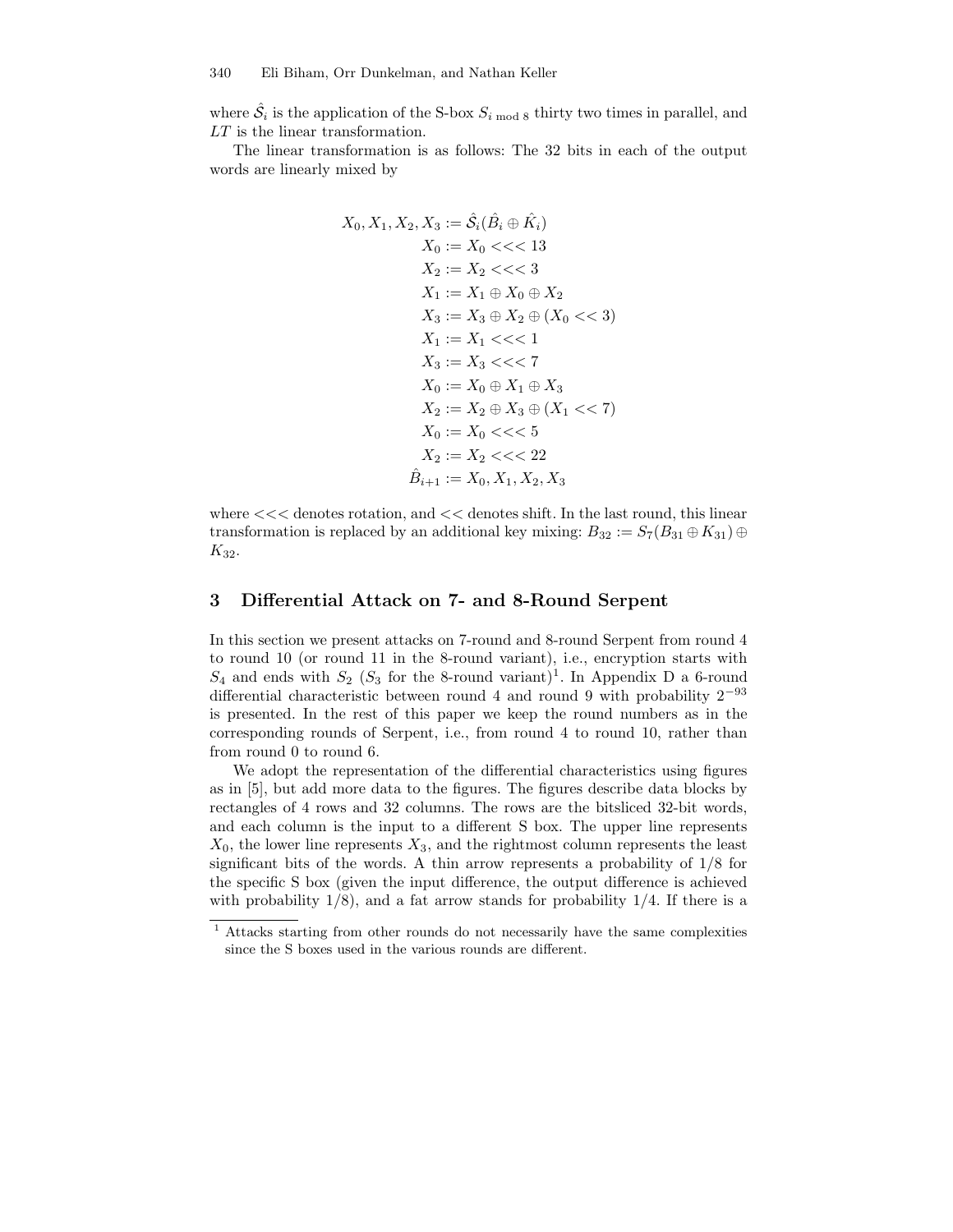difference in a bit, the box related to it is filled. Example for our notation can be found in Figure 1, in which in the first S box (S box 0; related to bits 0) the input difference 1 causes an output difference 3 with probability 1/4, and in S box 30 input difference 3 causes an output difference 1 with probability 1/8.



Fig. 1. Difference Representation Example

The attack uses  $2^{14}$  characteristics with different input differences but the same output difference. The  $2^{14}$  characteristics differ only in the first round, in which they have the same active S boxes with different input differences. All the characteristics have the same differences after the first round, and all have the same probability  $2^{-93}$ . The input difference for one of the 6-round characteristics is presented in Figure 2, and the common output is presented in Figure 3 (the full characteristic is presented in Appendix D).

Fig. 2. The Input Difference of the 6-Round Differential Characteristic

|  |  |  |  |  |  |  |  |  |  |  |  |  |  |  | – |
|--|--|--|--|--|--|--|--|--|--|--|--|--|--|--|---|
|  |  |  |  |  |  |  |  |  |  |  |  |  |  |  |   |
|  |  |  |  |  |  |  |  |  |  |  |  |  |  |  |   |
|  |  |  |  |  |  |  |  |  |  |  |  |  |  |  |   |

Fig. 3. The Output Difference of the 6-Round Differential Characteristic

The attack requires  $2^{32}$  structures of  $2^{52}$  chosen plaintexts each. In each structure all the inputs to the 19 inactive S boxes in the first round are fixed to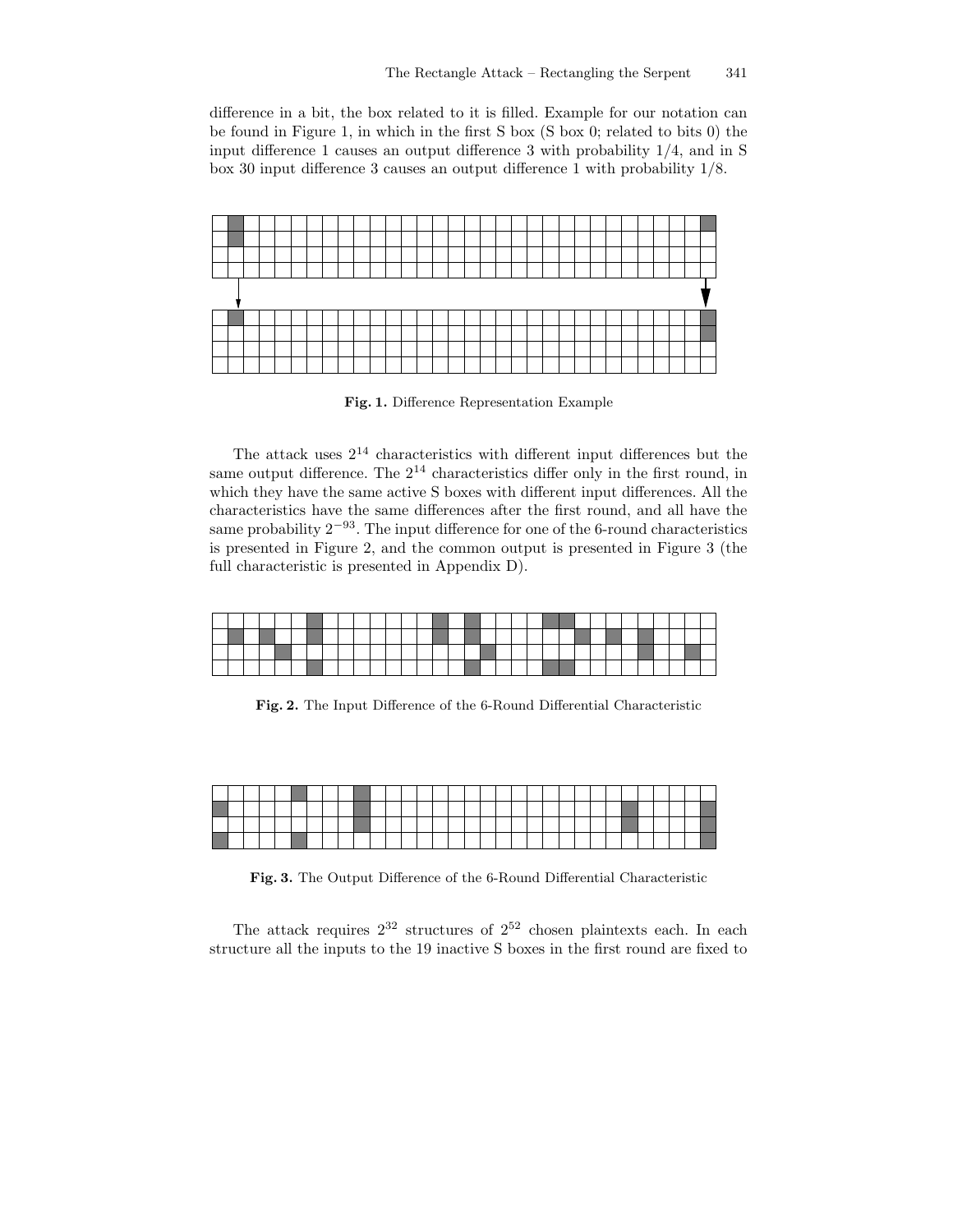some (random) value, while the 52 bits of input to the 13 active S boxes receive all the  $2^{52}$  possible values. In these data structures there are  $2^{32} \cdot 2^{51} = 2^{83}$ pairs for each possible characteristic. Each characteristic has probability  $2^{-93}$ , therefore, we expect that about  $2^{83} \cdot 2^{14} \cdot 2^{-93} = 2^4$  pairs satisfy one of the characteristics. We call these pairs right pairs. The number of possible pairs in each structure is  $(2^{52})^2/2 = 2^{103}$ , thus we have  $2^{103} \cdot 2^{32} = 2^{135}$  pairs to consider in total.

Each pair satisfying one of the characteristics has 19 active S boxes in round 10, thus any pair with non-zero output difference in one of the remaining 13 S boxes can be automatically discarded. Thus, about  $2^{103-52} = 2^{51}$  candidates for right pairs remain from each structure.

Moreover, in 3 S boxes only 4 output differences are possible if one of the characteristics is satisfied; in 6 S boxes only 6 output differences are possible; in 9 S boxes only 7 output differences are possible, and in the remaining S box eight output differences are possible. Discarding any pair with a wrong output difference using the above filter should keep only a fraction of  $\frac{4}{16}$  $rac{3}{16}$ .  $^{6}$ .  $\frac{7}{16}$  $^{9}\cdot\frac{8}{16}\approx$  $2^{-26.22}$  of the pairs. Thus, only about  $2^{51} \cdot 2^{-26.22} = 2^{24.78}$  pairs remain for each structure.

For each structure, we check whether the remaining pairs satisfy one of the  $2^{14}$ possible plaintext differences (corresponding to the  $2^{14}$  characteristics). As there are about  $2^{52}$  possible input differences, only a fraction of about  $2^{-52} \cdot 2^{14} = 2^{-38}$ of the pairs remain at this stage. Thus, the expected number of remaining pairs in all the  $2^{32}$  structures is  $2^{24.78} \cdot 2^{-38} \cdot 2^{32} = 2^{18.78}$ .

For each remaining pair we compute a list of possible whitening subkeys of the 19 active S boxes in the last round. For each active S box, each pair suggests at most 4 values for the subkey of that S box. Thus, counting on  $m$  S boxes results in at most  $2^{18.78} \cdot 4^m = 2^{18.78 + 2m}$  hits. The average number of hits (for a wrong value) is  $2^{18.78+2m}/2^{4m}$ , which is smaller than 1 for  $m \ge 10$ . On the other hand, the correct subkey is counted for each right pair, i.e., about 16 times, and thus it can be easily identified when  $m \geq 10$ . Then, we count on the remaining 9 S boxes and take the only value suggested more than two or three times. Note that even if we got more than one possible subkey after counting on 10 S boxes, only one of them is expected to remain after this stage. In total we retrieve 76 subkey bits using at most  $2^{38.78}$  one round encryptions and  $2^{40}$  4-bit counters. We can retrieve 52 additional bits by analyzing the first round as well.

After we retrieve 128 bits of subkey material we can easily find a 128-bit key using linear equations. For 192- and 256-bit keys we can take another set of characteristics. The new set includes the original characteristics used in the attack rotated one bit to the left, i.e., if we have a difference in the least significant bit of  $X_0$  in the original characteristics, we have a difference in the second bit (bit 1) of  $X_0$  in the new set. There is an additional set, in which the rotation is by two bits. (Note that rotation by 3 bits does not make good characteristics). This way we obtain additional 36 subkey bits from round 4 (as out of the 52 bits in the input to the 13 active S boxes there are 16 common bits). This phase of the attack is much simpler, as we already know the common 16 subkey bits, and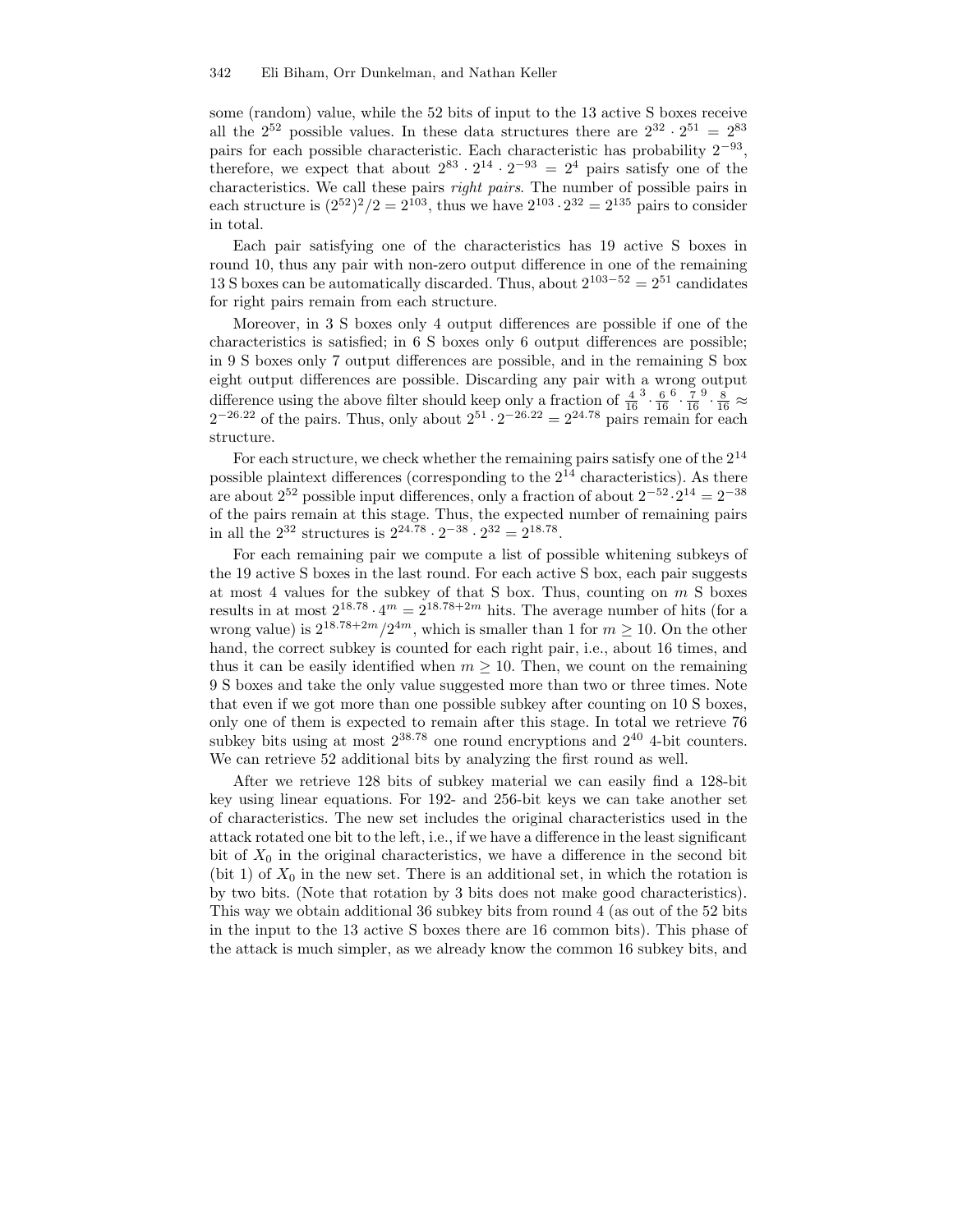can easily discard wrong pairs. We also get 32 additional bits from round 10, thus obtaining additional 68 bits (36 from round 4, and 32 from round 10). For 192-bit keys, this information is sufficient to recover the key. For 256-bit keys we can use other differentials with probability  $2^{-94}$  (which are just equivalent to the differential we have used with slight modifications in the last round of the characteristic) using similar techniques and retrieve the remaining unknown bits.

We conclude that the attack requires  $2^{52} \cdot 2^{32} = 2^{84}$  plaintexts for 128-bit keys, and twice as much for 192-bit and 256-bit keys. The time complexity of the attack is  $2^{85}$  memory accesses. The memory requirements are  $2^{40}$  4-bit counters and  $2^{52}$  cells for a hash table.

In order to reduce the time of analysis we perform the algorithm in the following way:

1. For each structure:

.

- (a) Insert all the ciphertexts into a hash table according the 52 ciphertext's bits of the inactive S boxes in the last round.
- (b) For each entry with collision (a pair of ciphertext with equal 52-bit values) check whether the plaintexts' difference (in round 4) is one of the  $2^{14}$  characteristics' input difference.
- (c) If a pair passes the above test, check whether the difference (in the 76 bits) can be caused by the output difference of the characteristics.
- (d) If a pair passes also the above test, we add 1 to the counter related to the 40 bits of the subkey (as there are  $4m$  subkey bits, and for  $m = 10$ we get the best results).
- 2. Collect all the (few) subkeys whose counter has at least 10 hits. With a high probability the correct subkey is in this list (and it is the only one in it).
- 3. For each pair suggesting a value in the list, we complete the subkey of the other 9 S boxes in round 10, and the 13 S boxes from round 4. As we should have only right pairs (with very few additional wrong pairs), and as the right pairs agree on the rest of the subkey, we can identify the right subkey by intersecting the sets proposed by the various pairs.

For each structure  $2^{52}$  memory accesses are performed for the hashing. In the hash table about  $1/e$  of the entries are empty, and  $1/e$  of the entries contain only one plaintext (and no pairs need to be analyzed). Counting on all the possibilities for the number of plaintexts in each entry of the hash table we conclude that  $2^{51}$ pairs from each structure need to be analyzed. Most of them are discarded by the first filter, and about  $2^{13}$  pairs remain for the second filtering and counting. Therefore, we can estimate the work for each structure as the work needed to hash all plaintexts and then to look at the hash table afterwards, and to perform the search whenever there are more than two plaintexts in one hash entry. The number of pairs we expect to check is  $2^{51}$  and most of them can be discarded almost immediately. We perform about  $2^{53}$  memory accesses for each structure, and the amount of work needed for the whole attack is equivalent to about  $2^{33} \cdot 2^{52} = 2^{85}$  memory accesses.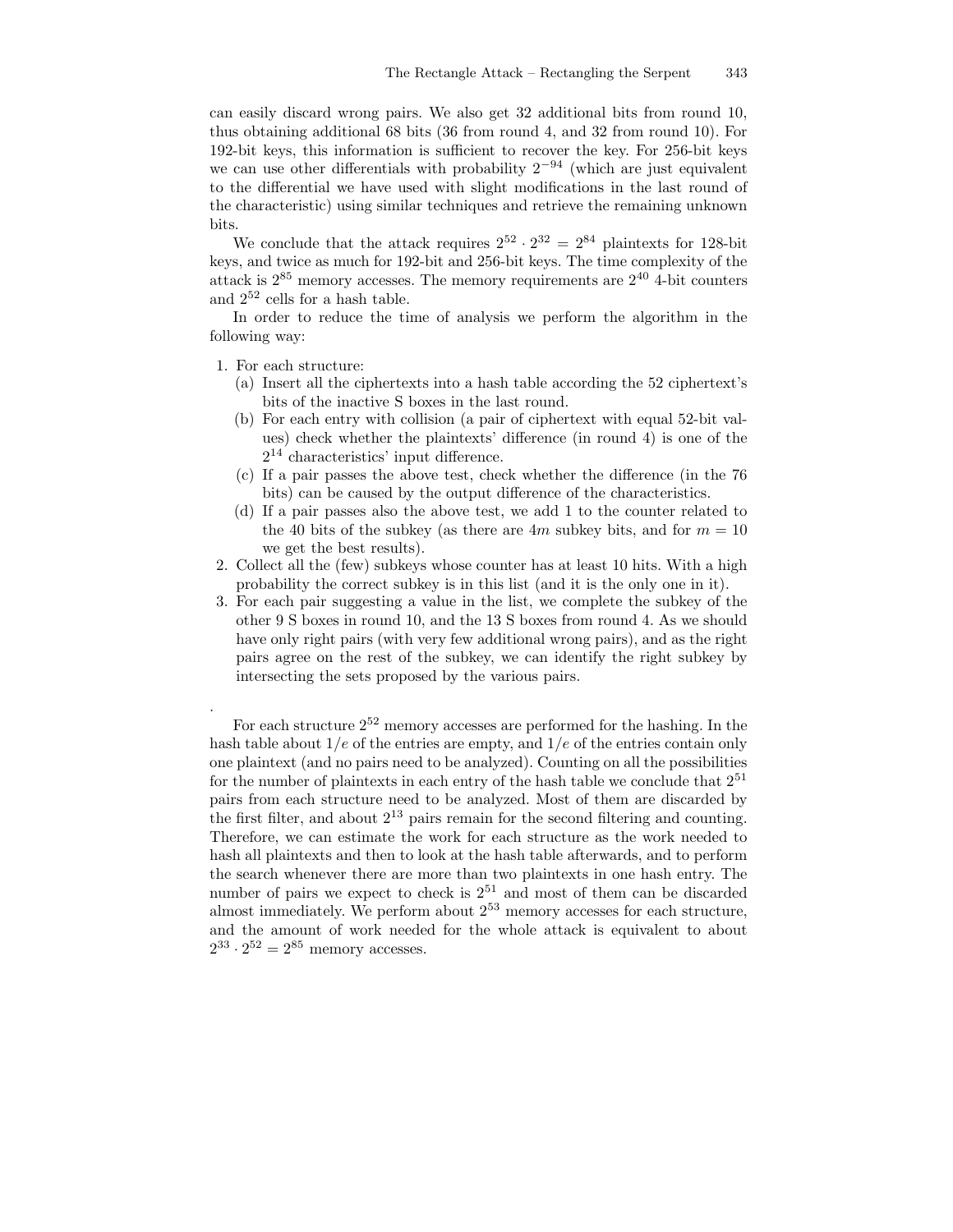#### 3.1 8-Round 256-Bit Key Serpent

One can easily extend our attack to 8 rounds for the 256-bit key variant by guessing the subkey of round 11. For each possible value of the subkey of round 11 we decrypt the last round and use the attack from the previous subsection. This way, there is no need to make the extra work of completing the key by retrieving other subkeys. The data complexity remains the same  $2^{84}$ , and the time complexity is  $2^{128} \cdot 2^{85} = 2^{213}$  memory accesses with  $2^{40}$  counters.

### 4 The Rectangle Attack

#### 4.1 Amplified Boomerang Attack

The main idea of the amplified boomerang attack [6] is to use two short differential characteristics instead of one long characteristic. Therefore, this technique is very useful when we have good short differential characteristics and very bad long ones.

Let a cipher  $E: \{0,1\}^n \times \{0,1\}^k \to \{0,1\}^n$  be composed of two encryption functions  $E_0$  and  $E_1$ . Thus,  $E = E_1 \circ E_0$ . We assume that a good differential is not known for E, but for  $E_0$  we have a differential characteristic  $\alpha \to \beta$ with probability p, and for  $E_1$  we have a differential characteristic  $\gamma \to \delta$  with probability q, where  $pq \gg 2^{-n/2}$ .

The basic attack is based on building quartets of plaintexts  $(x, y, z, w)$  which satisfy several differential conditions. Assume that  $x \oplus y = \alpha$  and  $z \oplus w =$ α. Each pair has probability p to satisfy the characteristic  $\alpha \to \beta$  in E<sub>0</sub>. We denote by  $x', y', z', w'$  the encrypted values of  $x, y, z, w$  under  $E_0$ , respectively  $(x' = E_0(x), \ldots, w' = E_0(w)$ . We are interested in the cases where  $x' \oplus y' = \beta$ ,  $z \oplus w' = \beta$  and  $x' \oplus z' = \gamma$ , as in these cases  $y' \oplus w' = (x' \oplus \beta) \oplus (z' \oplus \beta) = \gamma$  as well. We receive two pairs for  $E_1$  each with input difference  $\gamma$ . When encrypting those  $x', y', z', w'$  by  $E_1$ , in some of the cases the input difference  $\gamma$  becomes δ, and we look for the cases where both differences become  $x'' \oplus z'' = \delta$  and  $y'' \oplus z'' = \delta$  after  $E_1$ . A quartet satisfying all these differential requirements is called a right quartet. An outline of such a quartet is shown in Figure 4.

The question which rises is what is the fraction of the right quartets among all the quartets. If we have m pairs with difference  $\alpha$ , a fraction of about p of them satisfies the characteristic for  $E_0$ . Thus, we have about mp pairs with output difference  $\beta$  in the input to  $E_1$ , giving about  $(mp)^2/2$  quartets consisting of two such pairs. Assuming that the intermediate encryption values distribute uniformly over all possible values, then with probability  $2^{-n}$  we get x' and z' such that  $x' \oplus z' = \gamma$ , but once this occurs we automatically get another pair with input difference  $\gamma$  (the pairs are  $(x', z')$  and  $(y', w')$ ). Note that x' and w' have also a probability  $2^{-n}$  to have a difference  $x' \oplus z' = \gamma$ , thus, given two pairs  $(x', y')$  and  $(z', w')$  we have two ways to use them as a quartet, with probability  $2^{-n+1}$ . Therefore, we have  $(mp)^2/2 \cdot 2^{-n+1}$  quartets which might satisfy our requirements. Each of the pairs satisfies the second characteristic for  $E_1$  with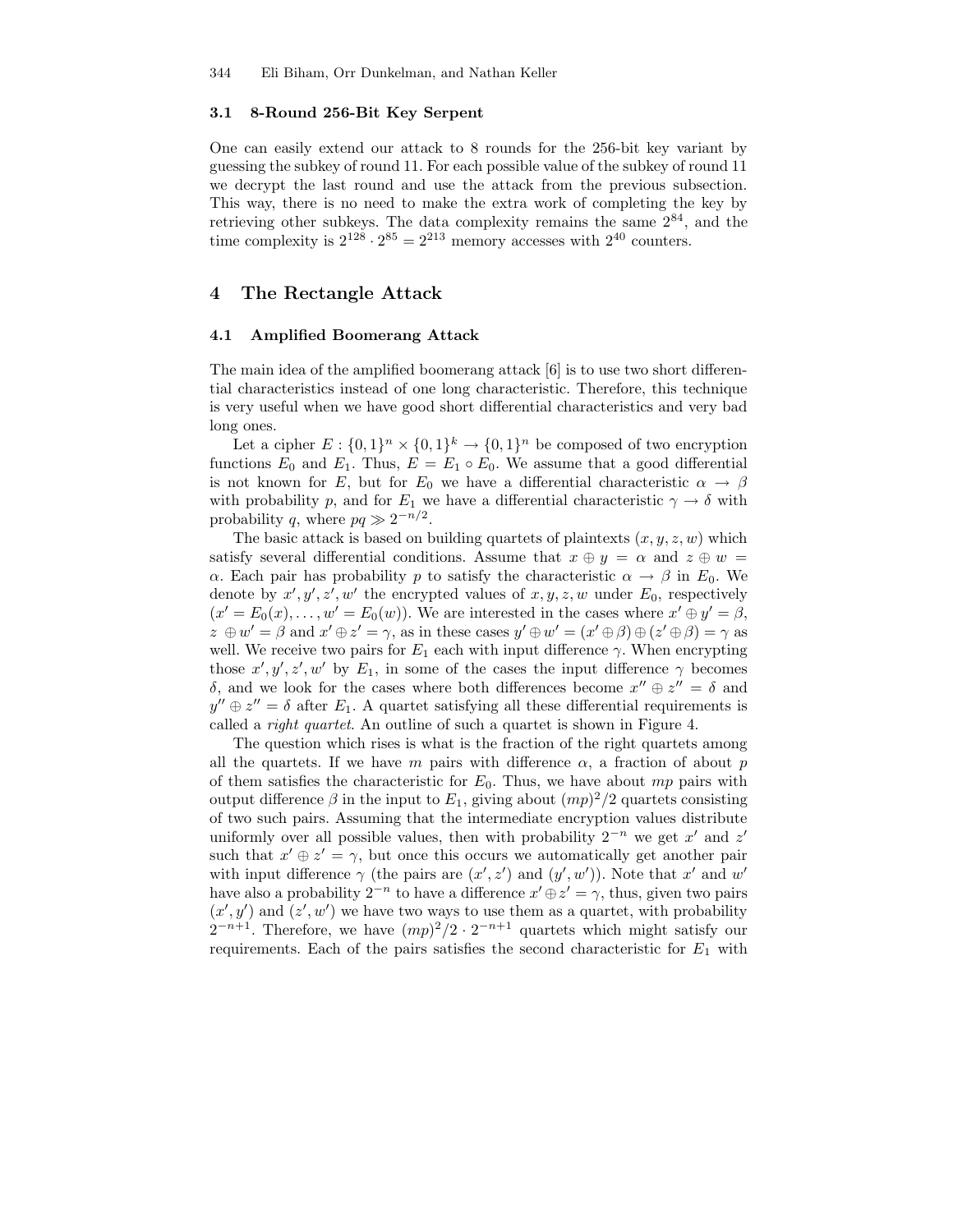

Fig. 4. Right Quartet for the Rectangle Attack

probability q. Thus, starting with m pairs  $(x, y), (z, w)$ , the expected number of right quartets is:

$$
\binom{mp}{2} \cdot 2^{-n+1} \cdot q^2 \cdot 2^{-n} = m^2 \cdot 2^{-n} \cdot (pq)^2.
$$

Therefore, the distinguisher counts quartets  $(x, y, z, w)$  of plaintexts which satisfy that  $x'' \oplus z'' = y'' \oplus w'' = \delta$ .

For a random permutation (or for a random value of  $\alpha$  and  $\delta$ ) the expected number of quartets is  $m^2 \cdot 2^{-2n}$ , as there are  $m^2$  possible quartets (there are  $m^2/2$ pairs of pairs, and each pair of pairs can create two quartets e.g.,  $(x, y)$ ,  $(z, w)$  and  $(x, y), (w, z)$ . For each pair  $(x, z)$  or  $(y, w)$  the probability of having a specific difference in the output is  $2^{-n}$ . Therefore, if  $pq > 2^{-n/2}$ , we would count more quartets than random noise. This way when  $m$  is sufficiently large we can have a distinguisher which distinguishes between E and a random cipher.

#### 4.2 Rectangling the Boomerang

The first improvement was suggested in [6], in which it was observed that instead of requiring a specific  $\gamma$ , we can count on all possible  $\gamma'$  values for which  $\gamma' \to \delta$ by  $E_1$ .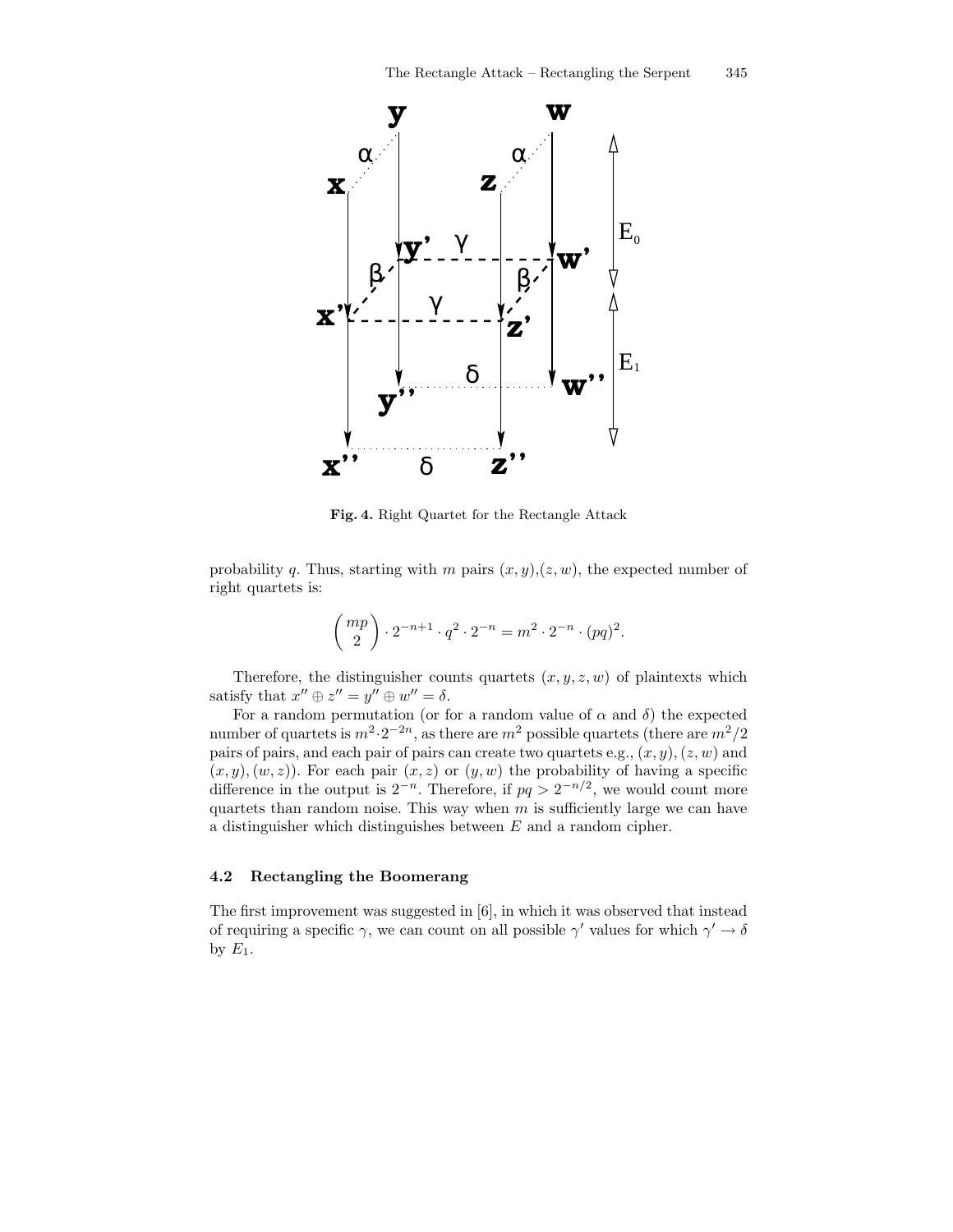Therefore, the probability  $Pr^2(\gamma \to \delta) = q^2$  for the pairs  $(x', z')$  and  $(y', w')$ to have output difference  $\delta$  is replaced by the probability  $\sum_{any \gamma'} Pr^2(\gamma' \to \delta),$ and we have about

$$
\begin{pmatrix} m \cdot \Pr(\alpha \to \beta) \\ 2 \end{pmatrix} \cdot 2^{-n+1} \cdot \sum_{\text{any } \gamma'} \Pr^2(\gamma' \to \delta)
$$

quartets satisfying the rectangle conditions. As a result, we might prefer the difference  $x'' \oplus z''$  to be some value  $\delta$  which has many lower probability characteristics instead of an optimal  $\delta$  with one characteristic with the highest probability.

Our second improvement is quite similar. Instead of discarding pairs with wrong  $\beta$  value, we sort the pairs into piles according to the output difference  $(\beta)$ of  $E_0$ . For each possible pile we perform the original attack. For each pile we have probability  $\sum_{any \gamma'} \Pr^2(\gamma' \to \delta)$  to have a quartet at the end. The number of pairs in each pile  $\beta'$  is<br>  $\left(m \cdot \Pr(\alpha \to \beta')\right)$ 

$$
\begin{pmatrix} m \cdot \Pr(\alpha \to \beta') \\ 2 \end{pmatrix}
$$

Thus, we have about

$$
\sum_{\text{any } \beta'} \left( \begin{array}{c} m \cdot \Pr(\alpha \to \beta') \\ 2 \end{array} \right) \cdot 2^{-n+1} \cdot \sum_{\text{any } \gamma'} \Pr^2(\gamma' \to \delta) =
$$
  

$$
m^2 \cdot 2^{-n} \cdot \sum_{\text{any } \beta'} \Pr^2(\alpha \to \beta') \cdot \sum_{\text{any } \gamma'} \Pr^2(\gamma' \to \delta)
$$

quartets for the second step of the attack.

Our third improvement is based on the first two. We can take into consideration more quartets. Assume that for the first pair the difference  $\alpha$  causes some difference a, and for the second pair  $\alpha \to b$ . Then, we can count also characteristics for which  $\gamma \to \delta$  and  $\gamma \oplus a \oplus b \to \delta$ . This way the number of quartets is

$$
m^{2} \cdot 2^{-n} \cdot \sum_{a,b} \left[ \Pr(\alpha \to a) \Pr(\beta \to b) \cdot \sum_{\gamma} \Pr(\gamma \to \delta) \Pr(\gamma \oplus a \oplus b \to \delta) \right]
$$

Note that this improvement counts all the quartets with plaintext difference  $\alpha$  and ciphertext difference  $\delta$ . However, it is very hard to do the exact calculation.

### 5 Attacking 10-Round Serpent

In Section 4 we presented a method to build a distinguisher for a function  $E = E_1 \circ E_0$ . We now present a method to use the distinguisher to find subkey material.

We attack a 10-round 256-bit key Serpent (round 0 to round 9) using an 8-round rectangle distinguisher. In this distinguishing attack  $E_0$  is rounds 1–4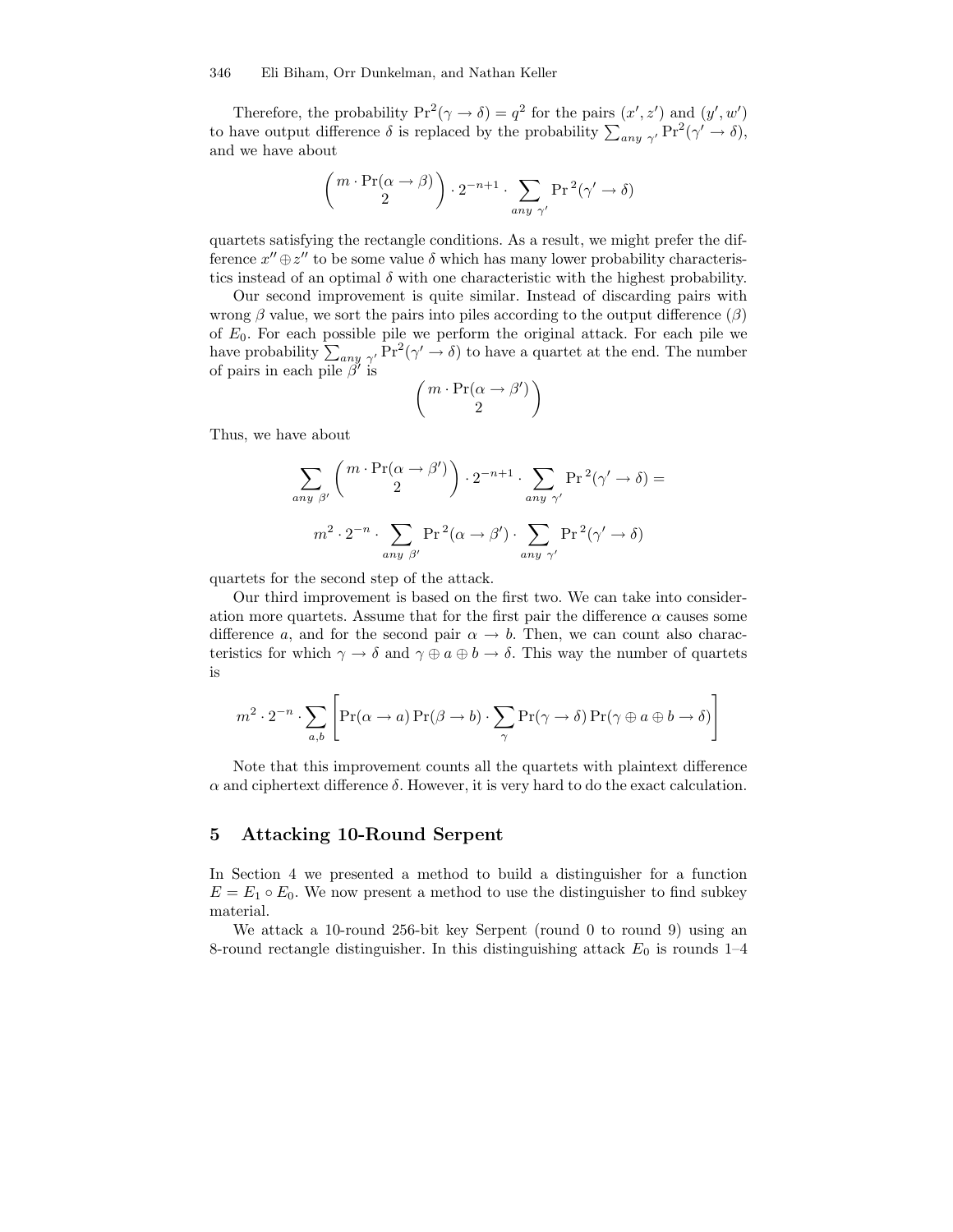of Serpent, and  $E_1$  is rounds 5–8. The basic differential characteristic  $(\alpha \rightarrow \beta)$ used in rounds 1–4 is also the best known 4-round differential characteristic of Serpent. This characteristic and the basic differential characteristic used in rounds 5–8 are presented in Appendix B.  $\alpha$  and  $\delta$  are presented in Figure 5 and Figure 6, respectively.

Fig. 5. The Input Difference  $\alpha$  of the Rectangle Attack

Fig. 6. The Output Difference  $\delta$  of the Rectangle Attack

The first differential has probability of  $2^{-29}$ . Using the second improve- $\sum_{\beta'} \text{Pr}^2[\alpha \to \beta'] = 2^{-50.8}$ . The second differential has probability of  $2^{-47}$ . Usment and counting on all possible output differences of round 4, we receive  $\overline{ing}$  the first improvement and counting on a large set of characteristics (all are very similar to the basic one, and have the same last two rounds) we receive  $\sum_{\gamma} P r^2 [\gamma' \rightarrow \delta] = 2^{-69.8}$ . These probabilities were computed by a computer program which scanned characteristics similar to those presented in Appendix B.

For  $m = 2^{125.8}$  pairs with the difference  $\alpha$  of Figure 5 about  $2 \cdot (2^{125.8} \cdot$  $(2^{-25.4})^2/2 = 2^{200.8}$  quartets can be formed after the fourth round. The probability to get a specific  $\gamma$  is about  $2^{-128}$ , thus the expected number of quartets with a given  $\gamma$  is about 2<sup>72.8</sup> quartets. As  $\sum_{\gamma'} \Pr^2[\gamma' \to \delta] = 2^{-69.8}$ , the number of right quartets is 8.

To attack 10-round Serpent (rounds 0–9) we use a similar technique to the one used in [6]. We request  $2^{62.8}$  structures of  $2^{64}$  plaintexts each. The structures are chosen so that each structure varies over all the possible inputs to the active S boxes in round 1, while the input of the rest of the S boxes is kept fixed (this is done by checking which S boxes in round 0 affect the active bits in round 1, and trying all the inputs to these S boxes). Using this procedure for choosing the plaintexts we get  $2^{125.8}$  pairs with difference  $\alpha$  after round 0.

We keep all the plaintexts and their corresponding ciphertexts in a large table (whose size is  $2^{126.8} \cdot 2 \cdot 16 = 2^{131.8}$  bytes of memory), and keep  $2^{84}$  4-bit counters, where each counter corresponds to one of the possible values of the 84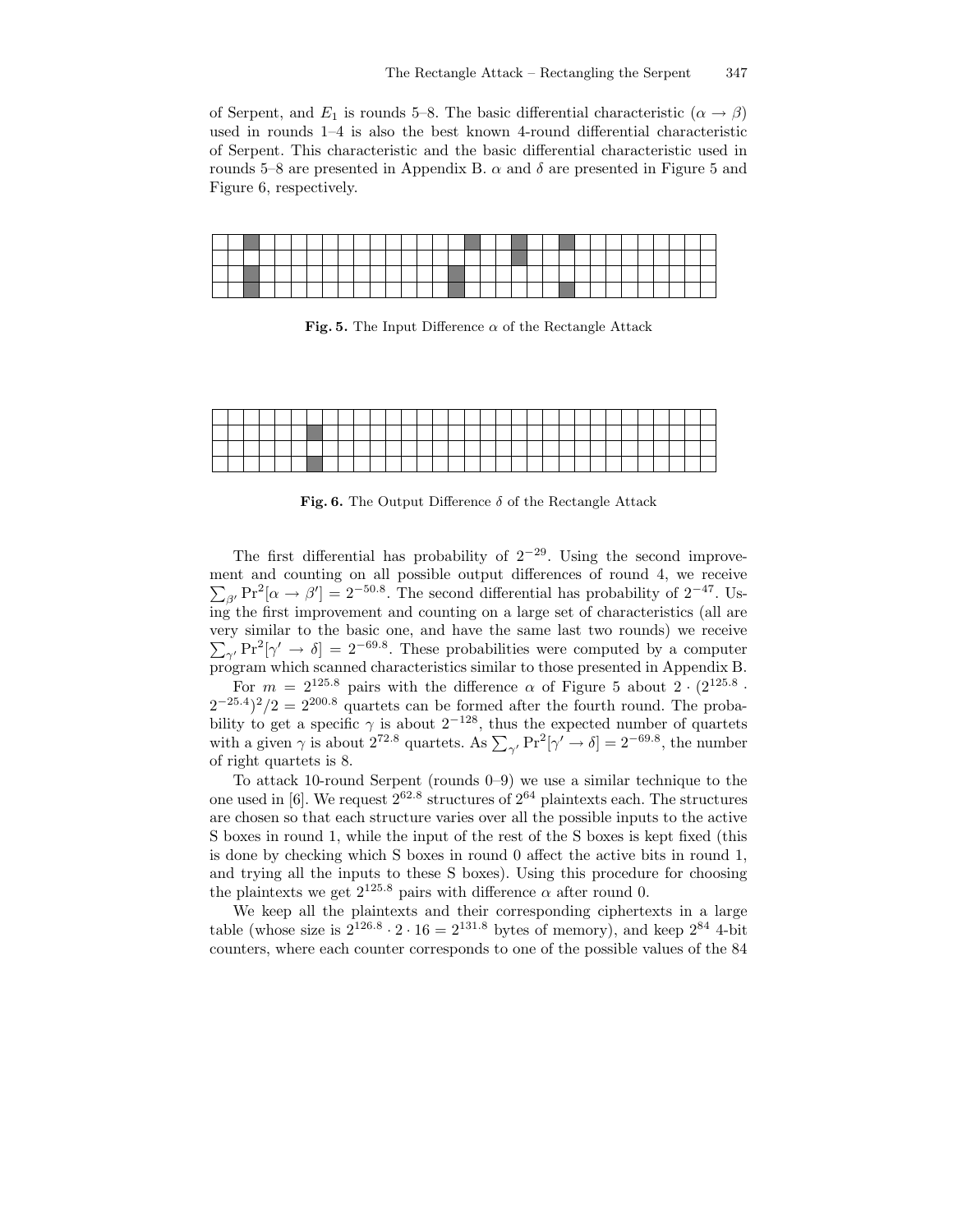bits of the subkeys we search for (64 bits entering 16 S boxes in the first round, and 20 bits entering 5 S boxes in the last round). In order to count the number of quartets with the given  $\alpha$  and  $\delta$  we perform the following algorithm:

- 1. Initialize the counter's array with 0's.
- 2. For each 64-bit subkey value in round 0, for each 20-bit value subkey value in round 9, and for each plaintext  $x$ :
	- $-$  Partially encrypt x through round 0 in the 16 S boxes and denote the value we get by  $x_1$ .
	- Calculate  $x_1 \oplus \alpha$  and denote this value by  $y_1$ .
	- Partially decrypt  $y_1$  through round 0 in the 16 S boxes, and find the corresponding plaintext, which we denote by  $y$  (this plaintext  $y$  exists in our data, due to the way we choose the structures). The value of the plaintext bits of y related to the other 16 S boxes is the same as of x.
	- Let  $x''$  and  $y''$  be the corresponding ciphertexts of x and y respectively. then,
	- Partially decrypt through the 5 active S boxes  $x''$  and  $y''$ , denote the value you get by  $x_9''$  and  $y_9''$ , respectively.
	- Partially encrypt  $x_9'' \oplus \delta$  and  $y_9'' \oplus \delta$  and check whether the corresponding ciphertexts exist in our data. If these ciphertexts exist, we check their corresponding plaintexts, whether under the guessed 64-bit subkey of round 0 we get a difference  $\alpha$ . If so, we increase the corresponding counter by 1.
- 3. Run over all counters, and print the corresponding indices whose counter is greater than or equal to 7.

The inner loop is performed at most  $2^{84} \cdot 2^{126.8}$  times, and includes at most 4 times encrypting 16 S boxes (equivalent to two rounds of Serpent) and 4 times decrypting 5 S boxes (equivalent to 5/8 rounds of Serpent). Thus, the time complexity of the attack is at most  $2^{84} \cdot 2^{125.8} \cdot 2 \frac{5}{8} / 10 \approx 2^{208.4}$  10-round Serpent encryptions. The time complexity can be reduced by half by building in advance an equivalent table in which each entry i contains  $S_1(S_1^{-1}(i) \oplus \delta)$  and use it in the last round, and similarly computing a table with  $S_0^{-1}(S_0(i) \oplus \alpha)$  for the first round.

#### 5.1 Reducing Time Requirements

One can also use the technique of hash tables presented in [5] to reduce the time complexity to  $2^{205}$  memory accesses, in exchange for increasing the memory complexity to  $2^{196}$  bytes of RAM.

#### 6 Summary

In this paper we presented the best published attack on 10-round 256-bit key Serpent. The attack requires  $2^{126.8}$  chosen plaintexts,  $2^{207.4}$  time and  $2^{131.8}$  bytes of RAM. A variant of the attack requires  $2^{205}$  time but  $2^{196}$  bytes of RAM.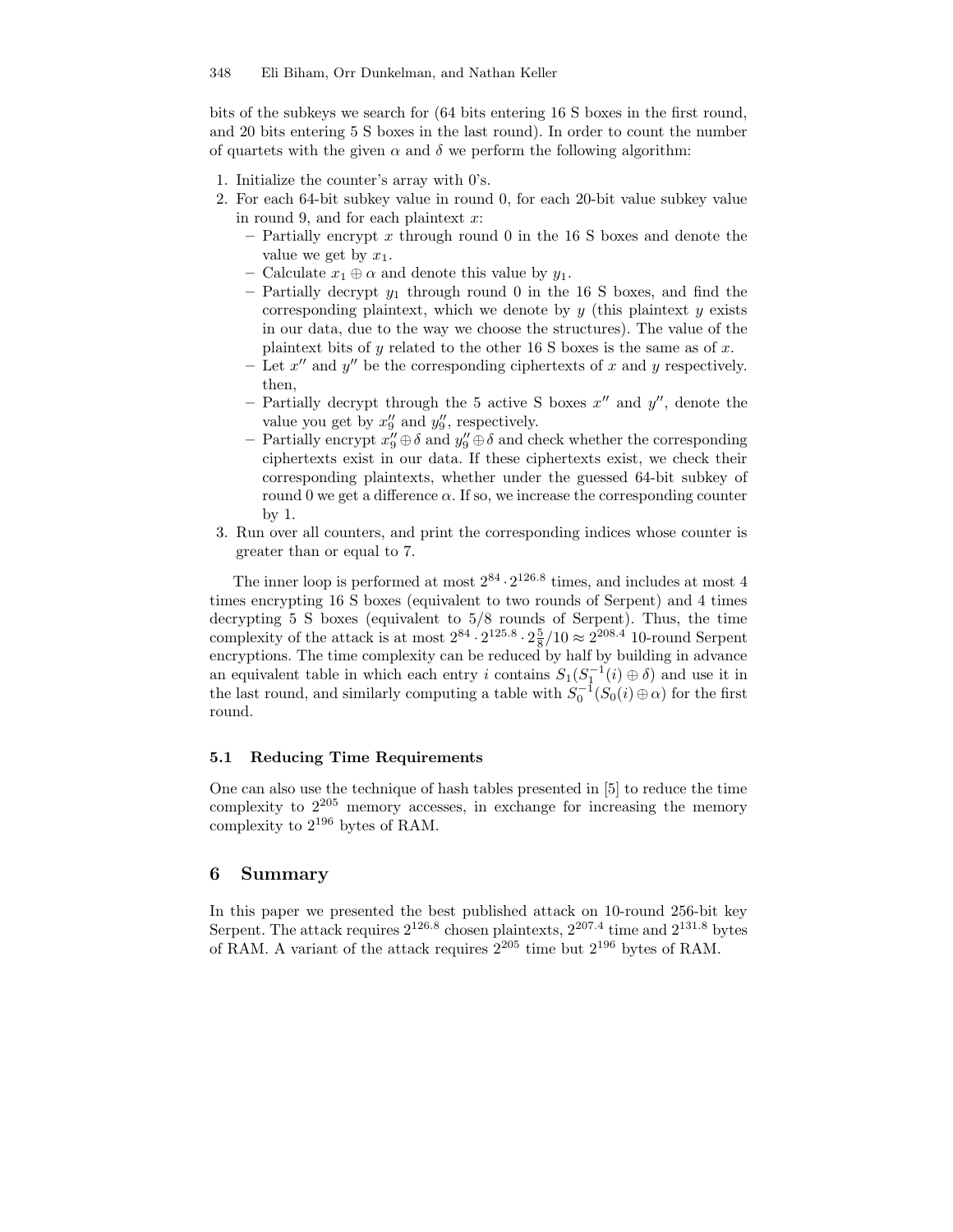We presented a differential attack on 7-round Serpent, which works for all key sizes, with data complexity of  $2^{84}$  chosen plaintexts, time complexity of  $2^{85}$ memory accesses and  $2^{52}$  memory (blocks of 128-bit). We presented an attack on 8-round 256-bit key Serpent requiring 2 <sup>84</sup> chosen plaintexts, 2 <sup>213</sup> time and  $2^{84}$  memory (blocks of 128-bit). We summarize these results in Table 1.

We also presented the best known 3-round, 4-round, 5-round and 6-round differential characteristics of Serpent, whose probabilities are  $2^{-15}$ ,  $2^{-29}$ ,  $2^{-60}$ and  $2^{-93}$ , respectively. In Table 2 we summarize these characteristics and the best previously published characteristics.

|    | Rounds Key Size |             |              | Complexity         | Source              |
|----|-----------------|-------------|--------------|--------------------|---------------------|
|    |                 | Data        | Time         | Memory             |                     |
| 6  | all             | 283         | $2^{90}$     | $2^{40}$           | $[5]$ - Section 3.2 |
|    | all             | 271         | $2^{103}$    | $2^{75}$           | $[5]$ - Section 3.3 |
|    | 192 & 256       | $2^{41}$    | $2^{163}$    | $2^{45}$           | $ 5 $ - Section 3.4 |
| 7  | 256             | $2^{122}$   | $2^{248}$    | $2^{126}$          | $ 5 $ - Section 3.5 |
|    | all             | 284         | $2^{85}$ MA  | $2^{52}$           | This paper          |
| 8  | 192 & 256       | $2^{128}$   | $2^{163}$    | $2^{133}$          | $[5]$ - Section 4.2 |
|    | 192 & 256       | $2^{110}$   | $2^{175}$    | $2^{115}$          | $[5]$ - Section 5.3 |
|    | 256             | $2^{84}$    | $2^{213}$ MA | $2^{84}$           | This paper          |
| 9  | 256             | $2^{110}$   | $2^{252}$    | $2^{212}$<br>bytes | $ 5 $ - Section 5.4 |
| 10 | 256             | 2126.8      | $2^{207.4}$  | bytes              | This paper          |
|    | 256             | $2^{126.8}$ | $2^{205}$    | $2^{196}$<br>bytes | This paper          |

MA - Memory Accesses

Memory unit is one block, unless written otherwise

Table 1. Summary of Differential Attacks on Serpent with Reduced Numbers of Rounds

| Number of Paper |             |       | Starting Number of Probability |           |
|-----------------|-------------|-------|--------------------------------|-----------|
| Rounds          |             | from  | Active S boxes                 |           |
| 3               | 51          | $S_5$ |                                | $2^{-16}$ |
|                 | This paper* | $S_2$ |                                | $2^{-15}$ |
| 4               | [5]         | $S_1$ | 14                             | $2^{-31}$ |
|                 | 10          | $S_6$ | 14                             | $2^{-34}$ |
|                 | This paper  | $S_1$ | 13                             | $2^{-29}$ |
| 5               | [5]         | $S_1$ | 38                             | $2^{-80}$ |
|                 | 10          | $S_5$ | 24                             | $2^{-61}$ |
|                 | This paper  | $S_5$ | 25                             | $2^{-60}$ |
| 6               | [10]        | $S_1$ | 41                             | $2^{-97}$ |
|                 | This paper  | $S_4$ | 38                             | $2^{-93}$ |

<sup>∗</sup> This is also the upper bound presented in this paper.

Table 2. Summary of the Differential Characteristics of Serpent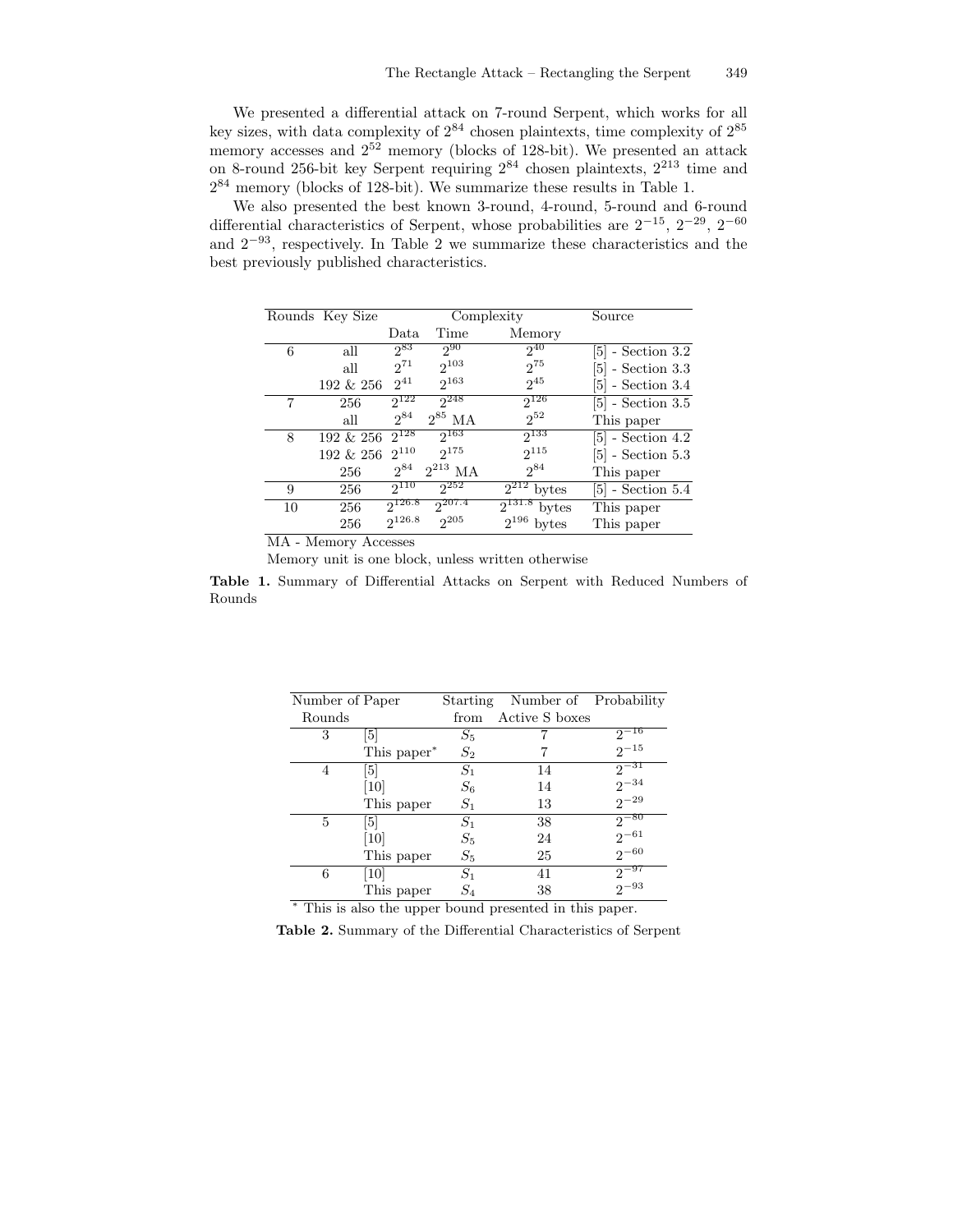### 7 Acknowledgment

The authors would like to thank Prof. R. Adler of the Industrial Engineering Department at the Technion for the fruitful discussions related to probability theory. The authors would also like to thank R. Anderson for his remarks concerning this paper.

### References

- 1. R. Anderson, E. Biham, L.R. Knudsen, Serpent: A Proposal for the Advanced Encryption Standard, NIST AES Proposal, 1998.
- 2. E. Biham, A Note on Comparing the AES Candidates, Second AES Candidate Conference, 1999.
- 3. E. Biham, A. Shamir, Differential Cryptanalysis of the Data Encryption Standard, Springer-Verlag, 1993.
- 4. O. Dunkelman, An Analysis of Serpent-p and Serpent-p-ns, presented at the rump session of the Second AES Candidate Conference, 1999. Available on-line at http://vipe.technion.ac.il/∼orrd/crypt/.
- 5. T. Kohno, J. Kelsey, B. Schneier, Preliminary Cryptanalysis of Reduced-Round Serpent, Third AES Candidate Conference, 2000.
- 6. J. Kelsey, T. Kohno, B. Schneier, Amplified Boomerang Attacks Against Reduced-Round MARS and Serpent, proceedings of Fast Software Encryption 2000, to appear.
- 7. L.R. Knudsen, Truncated and Higher Order Differentials, proceedings of Fast Software Encryption 2, Springer-Verlag, LNCS 1008, pp. 196–211, 1995.
- 8. NIST, A Request for Candidate Algorithm Nominations for the AES, available on-line at http://www.nist.gov/aes/.
- 9. D. Wagner, The Boomerang Attack, proceedings of Fast Software Encryption 1999, Springer Verlag, LNCS 1636, pp. 156–170, 1999.
- 10. X.Y. Wang, L.C.K. Hui, C.F. Chong, W.W. Tsang, H.W. Chan, The Differential Cryptanalysis of an AES Finalist - Serpent, Technical Report TR-2000-04. Available on-line at: http://www.csis.hku.hk/research/techreps/.

### A A 3-Round Differential Characteristic

Our 3-round differential characteristic is based on the one found in [5], where a 3-round differential characteristic with 7 active S boxes and probability  $2^{-16}$  is presented. The characteristic is based on 4 active S boxes in the first round, 1 in the second round and 2 in the last round. The problem in finding characteristics is not finding the first round's input and the last round's output of the S boxes, as they can be chosen to have maximal probability. The problem is to have a minimal number of active S boxes, which is related to the output of the first round (which passes the linear transformation), the second round, and the input for the last round (as this determines the number of active S boxes in the last round).

We start by selecting the differences of the second round in a similar way to [5]. We observe that if we use the second round of the characteristic having  $S_3$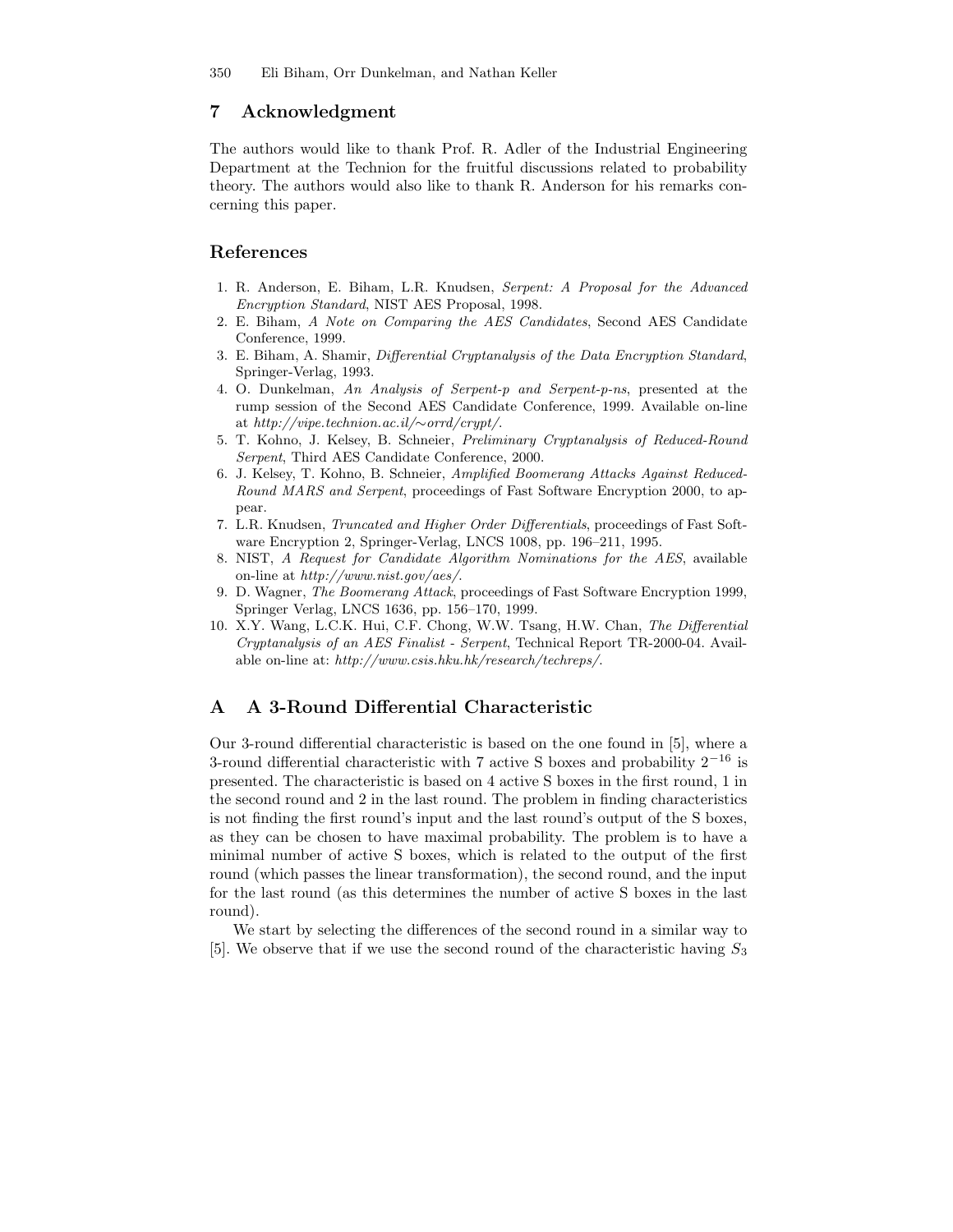instead of  $S_6$  and having probability  $1/8$  in  $S_3$ , we can ensure that all active S boxes in rounds 2 and 4 of the cipher (which are the first and third rounds of the characteristic, respectively) have probability 1/4, thus having a total probability of  $2^{-15}$ .

The 3-round differential characteristic with probability  $2^{-15}$  that we get is as follows: In round 2 (or 10 or 18 or any other round having  $S_2$ ) the following characteristic holds with probability  $2^{-8}$ :



After the linear transformation and the application of  $S_3$  we get the following differential characteristic with probability  $2^{-3}$ :



After the linear transformation and the application of  $S_4$  we get the following differential characteristic with probability  $2^{-4}$ :

| $p=2^{-4}$ |
|------------|
|            |
|            |
|            |
|            |
|            |

During the search for the best characteristic, we exhaustively checked all possible 3-round characteristics with 7 active S boxes and found this to be the best possible characteristic. As all 3-round characteristics have at least 7 active S boxes, and with 8 active S boxes the probability of the characteristic is at most  $2^{-16}$ , this proves that this is the best 3-round differential characteristic of Serpent.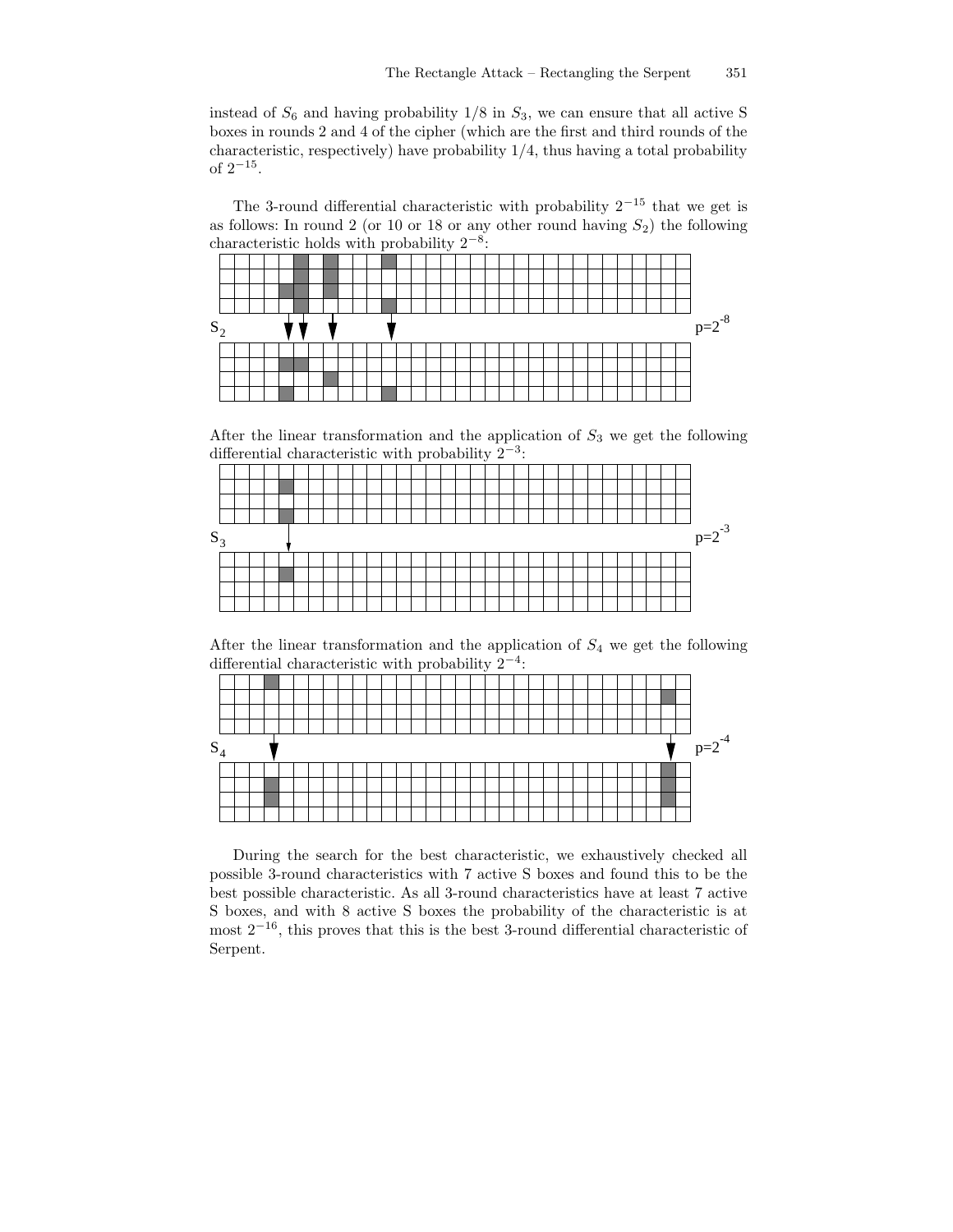## B A 4-Round Differential Characteristics

#### B.1 A 4-Round Characteristic for Rounds 1–4

One option for achieving a minimal number of S boxes (13 according to [1]) is to have in the second round's S box  $S_2$  5  $\rightarrow$  4 and 4  $\rightarrow$   $A_x$ , and in the third round to have an active S box  $S_3$  with  $4 \to A_x$ . Of course we would like to maximize the probabilities of these entries.

Checking the S boxes for such instances we found out that the best characteristic is when the first round of the 4-round characteristic is set at rounds using  $S_1$ . We receive the following 4-round differential characteristic with probability  $2^{-29}$ :

In round 1 (or any other round having  $S_1$ ) the following characteristic holds with probability  $2^{-11}$ :



 $S_3$  $p=2$ <sup>-3</sup>

After the linear transformation and the application of  $S_4$  we get the following differential characteristic with probability  $2^{-10}$ :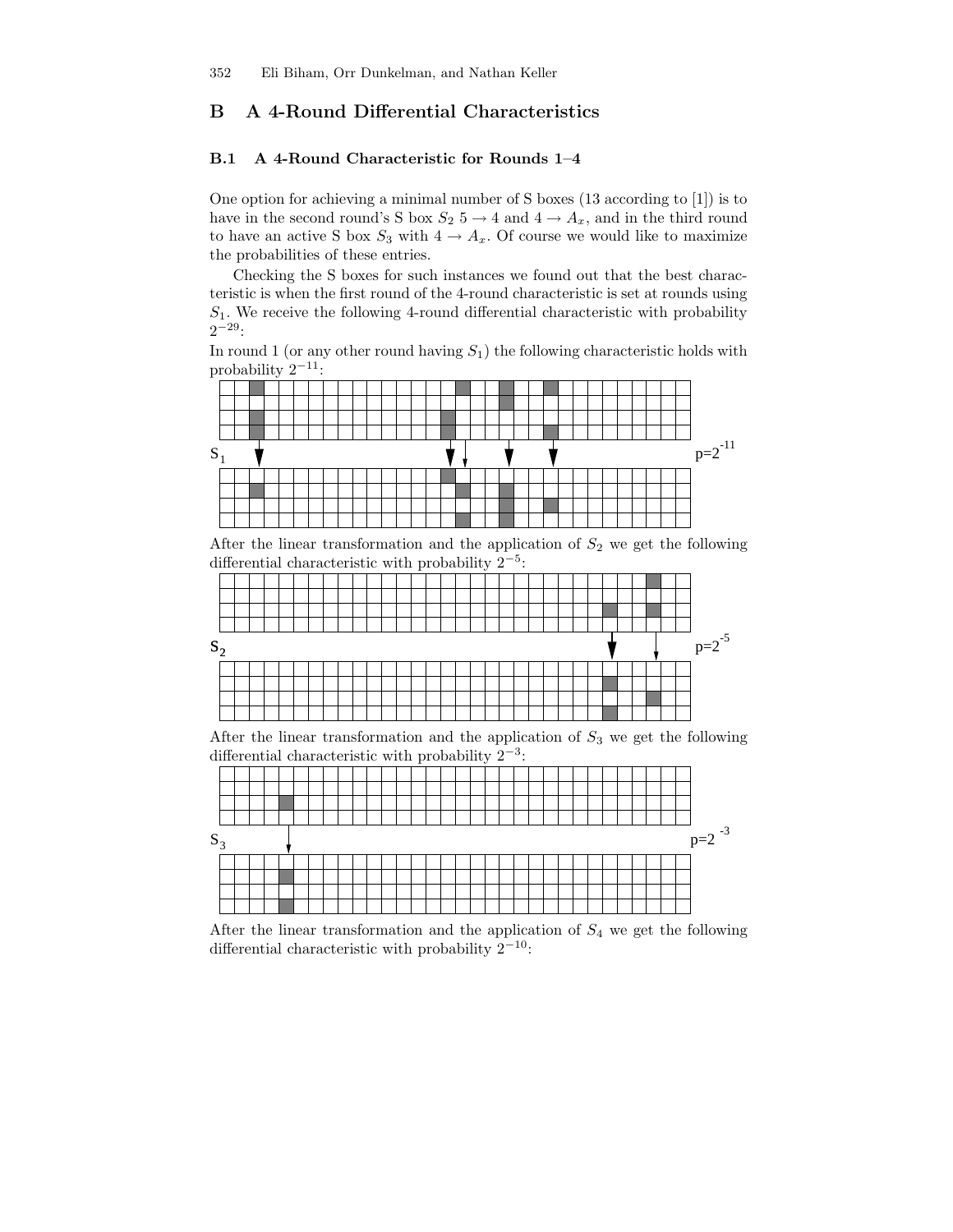

#### B.2 A 4-Round Characteristics for Rounds 5–8

This second 4-round differential characteristic is used along with the previous one in the attack of Section 5, and has probability of  $2^{-47}$ . We use the basic characteristic described in [10], where a 5-round differential characteristic with probability  $2^{-61}$  is described. As we need a characteristic of round 5–8, we remove the last round and get a 4-round characteristic with probability  $2^{-48}$ . As part of our efforts to find higher probability differential characteristics for the amplified boomerang attack, we try a technique found very useful in previous attempts: we add another active S box in the first round. This might seem a bad thing (as this reduces the probability) but we found out that in exchange we get 3 more entries with probability  $1/4$  instead of  $1/8$ . Thus, our characteristic has probability of  $2^{-47}$ .

In round 5 (or any other round having  $S_5$ ) the following characteristic holds with probability  $2^{-24}$ :



After the linear transformation and the application of  $S_6$  we get the following differential characteristic with probability  $2^{-16}$ :



After the linear transformation and the application of  $S_7$  we get the following differential characteristic with probability  $2^{-5}$ :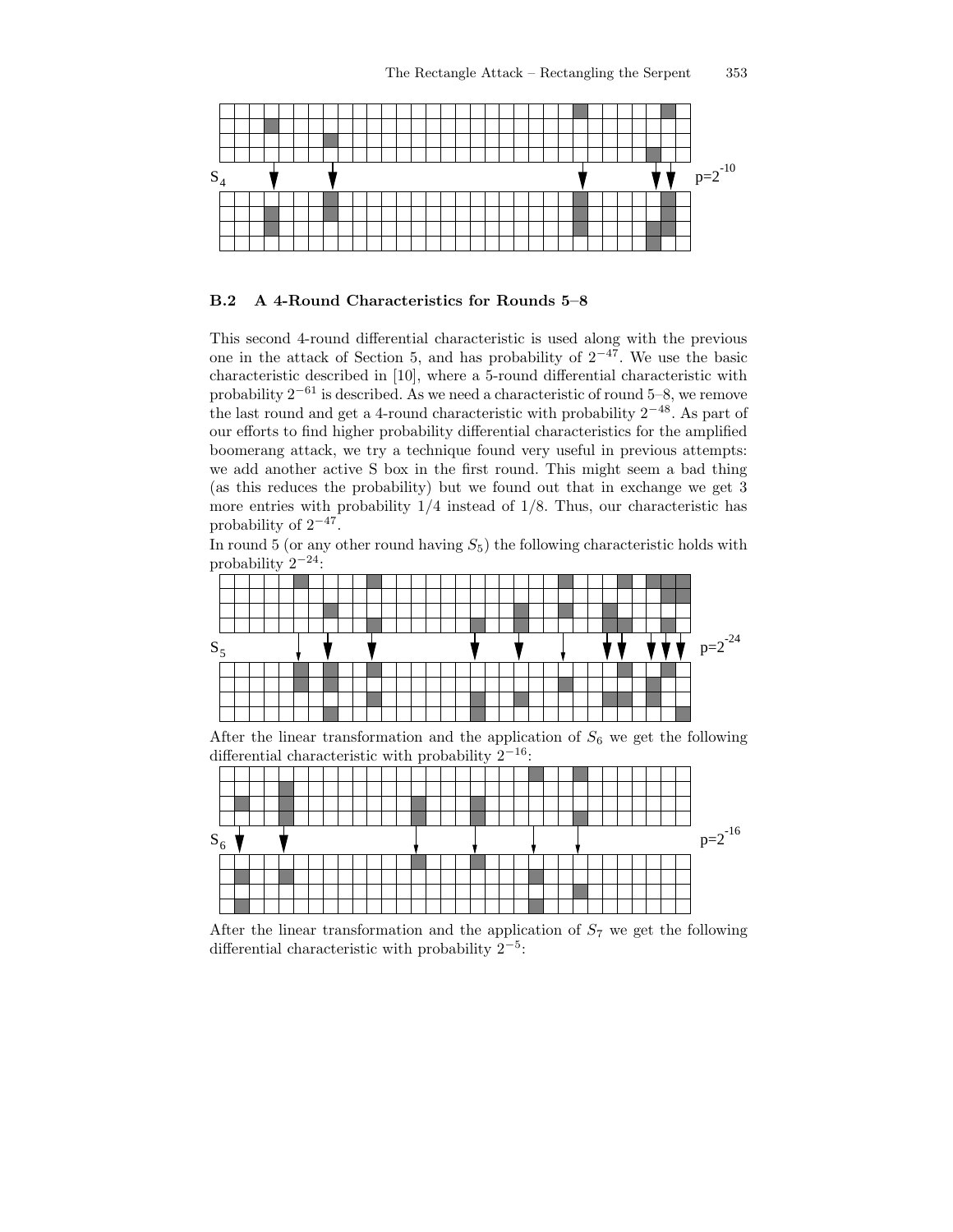

After the linear transformation and the application of  $S_0$  we get the following differential characteristic with probability  $2^{-2}$ :



Note that the last two rounds are the same as in [10].

# C A 5-Round Differential Characteristic

As stated in Appendix B, we took a 5-round characteristic from [10], truncated it and improved it to have 4-round characteristic. By adding the last round from [10] back to the characteristic we get a 5-round characteristic with probability  $2^{-60}$ .

Thus, we add after the 4th round of the characteristic from Appendix B.2 the following round, which apply  $S_1$ , and has probability of  $2^{-13}$ :



We have found another 5-round differential characteristic with probability  $2^{-60}$ , and three more characteristics with probability  $2^{-61}$  which are quite similar to the this one.

### D A 6-Round Differential Characteristic

In order to get the best 6-round characteristic we can, we add a round before the 5-round characteristic from Appendix C and alter the first two rounds of it.